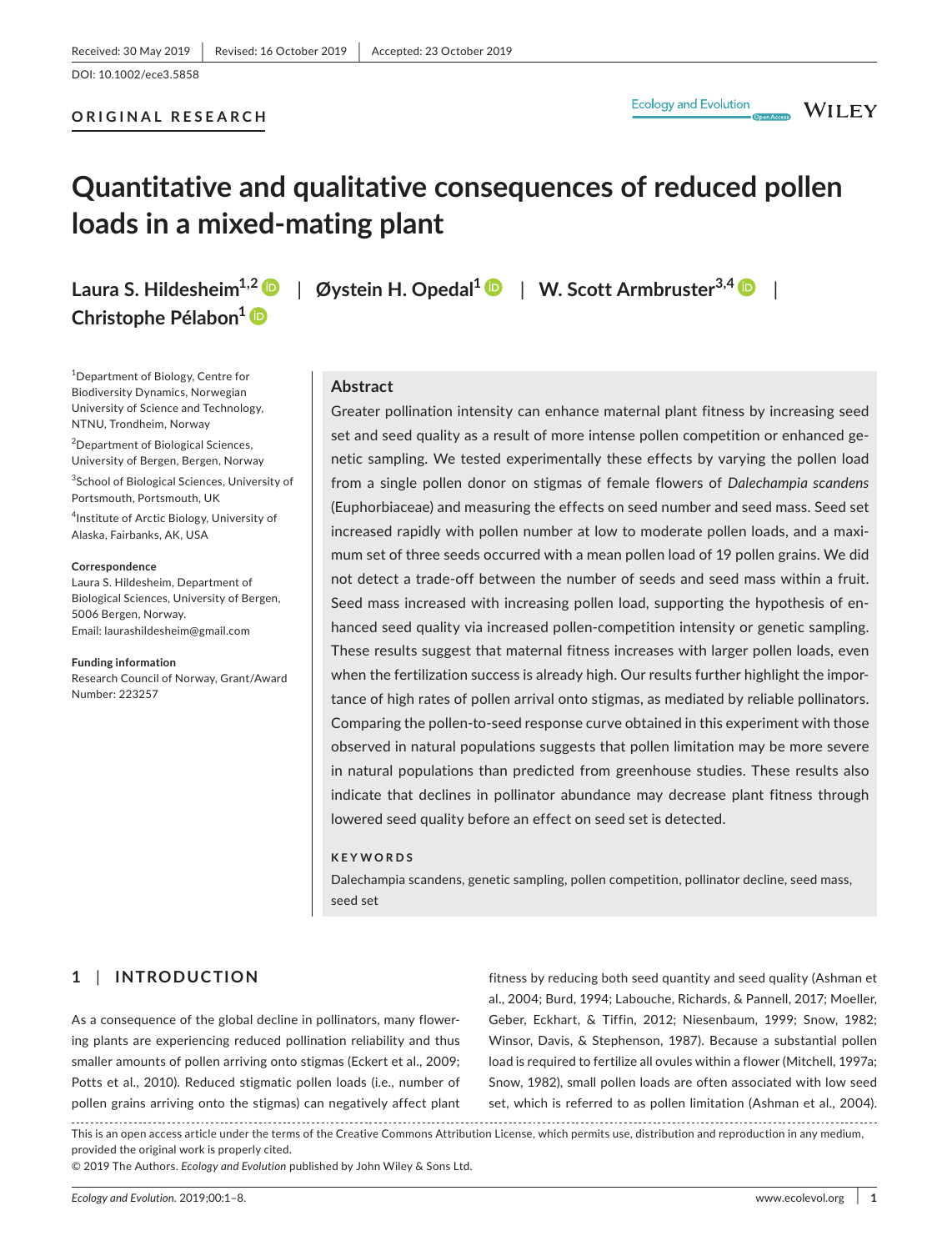Under pollen limitation, each additional pollen grain may contribute to producing an additional seed, without necessarily affecting average seed quality (Burd, 1994; Mitchell, 1997a). Thus up to a point, increasing pollen loads will increase maternal fitness by increasing the number of seeds produced (Ashman et al., 2004; Mitchell, 1997b; Moeller et al., 2012; Snow, 1982; Winsor et al., 1987). The shape of the relationship between pollen load and seed set differs among species, populations, and even among individuals within a population (Mitchell, 1997b; Waser & Price, 1991). The shape of this relationship is of great importance, because it determines the minimum pollen load necessary to produce full seed set.

Pollen loads exceeding the pollen-limitation threshold will lead to competition among pollen grains for ovule fertilization, which may improve offspring quality and maternal fitness. Competition among pollen from single or multiple pollen donors can positively affect offspring performance (Armbruster & Rogers, 2004; Labouche et al., 2017; Lankinen & Armbruster, 2007; Mulcahy & Mulcahy, 1975, 1987; Paschke, Abs, & Schmid, 2002; Richardson & Stephenson, 1992; Waser & Price, 1991; Winsor et al., 1987). Under pollen competition, high-quality pollen grains are expected to outcompete low-quality pollen grains in the race for ovule fertilization, hence decreasing stochasticity in the fertilization process and increasing average offspring quality. The outcome of pollen competition will depend on two processes. First, competition intensity will increase with increasing pollen-load size, decreasing positional variance of the pollen grains on the stigmas, or decreasing variation in the timing of pollen arrival (Armbruster, Martin, Kidd, Stafford, & Rogers, 1995; Mitchell, 1997a; Mulcahy & Mulcahy, 1987; Niesenbaum, 1999; Winsor et al., 1987). Second, larger pollen loads may increase variation in the genetic quality of pollen grains. This may increase the probability for high-quality pollen grains to be among the competing pollen grains (i.e., genetic sampling effect), and simultaneously decrease chances for low-quality pollen grains to achieve fertilization (Mazer, Moghaddasi, Bello, & Hove, 2016; Paschke et al., 2002; Richardson & Stephenson, 1991; Waser & Price, 1991). Thus, variation in pollen-load size affects both the opportunity for pollen competition and its intensity, because a larger pollen load provides more genetic variation in the pollen sample, but a less random sample with regard to genetic quality in the pollen reaching the ovules (Bernasconi, Paschke, & Schmid, 2003; Labouche et al., 2017; Mazer et al., 2016; Richardson & Stephenson, 1991; Waser & Price, 1991; Winsor et al., 1987).

Tests of the effects of pollen load on seed size are complicated by the seed-number seed-size trade-off, where the seed size may increase when seed set is lower than the maximum number of seeds per flower (Labouche et al., 2017; Mulcahy & Mulcahy, 1987). This trade-off may obscure the effects of pollen-competition intensity or genetic sampling on seed-quality traits like seed size (see discussion in Charlesworth, 1988).

Previous studies of pollen competition and its effect on seed quality in the mixed-mating vine *Dalechampia scandens* (Euphorbiaceae) have yielded somewhat conflicting results. While Armbruster and Rogers (2004) observed an increase in seed mass with increasing intensity of competition among self-pollen, Opedal, Armbruster, and Pélabon (2015) found no effect of increased competition intensity among either self- or cross-pollen on offspring quantity or quality. The latter results were confirmed by Pélabon et al. (2016) who found no effect of variation in the dispersion of pollen on the stigmatic surface on seed mass and seedling performance. However, in contrast to Armbruster and Rogers (2004), Opedal et al. (2015) and Pélabon et al. (2016) did not control for the distance the pollen tubes grew.

In this study, we tested the consequences of variation in stigmatic cross-pollen loads from a single pollen donor on seed set and seed mass. In contrast to the previous studies, we assessed not only the effects of the intensity of pollen competition, but also the effects of genetic sampling within pollen donors. We focused on competition among cross-pollen grains, because pollinator declines may reduce the stigmatic cross-pollen load. We used relatively small pollen loads, within the range of cross-pollen loads usually observed in natural populations (Opedal et al., 2016). We first established the shape of the relationship between pollen load and seed set in a greenhouse population of *D. scandens* and compared it to the relationship observed in natural populations (Opedal et al., 2016; Pérez-Barrales, Bolstad, Pélabon, Hansen, & Armbruster, 2013). Then, we tested the effect of increasing pollen loads on seed mass, while accounting for a possible trade-off between seed mass and seed number.

#### **2** | **MATERIALS AND METHODS**

#### **2.1** | **Study population**

*Dalechampia scandens* L. (s.l.) (Euphorbiaceae) is a perennial monoecious vine occurring in the Neotropics (Armbruster, 1985). Blossoms (pseudanthia) comprise three female flowers and up to ten male flowers located in close proximity, rendering the blossoms functionally hermaphroditic (Figure 1). Female flowers contain three ovules each, and one blossom can bear a maximum of nine seeds. *Dalechampia scandens* is functionally protogynous, with a female phase that lasts for 2–4 days in our study population (mean = 3.00 days; *SD* = 0.65 days; Hildesheim, Opedal, Armbruster & Pélabon, 2019). With the opening of the first male flower, the blossom transitions into a bisexual phase lasting 2–4 days (mean = 3.65; *SD* = 0.67), during which the male flowers open in succession. The stigmas are receptive to pollination throughout the entire flowering period, and autonomous self-pollination may occur during the bisexual phase (Opedal et al., 2015). In natural populations, stigmatic pollen loads during the female phase range from zero to more than 100 pollen grains per stigma (Opedal et al., 2016). Low herkogamy (short anther–stigma distance), which facilitates autonomous self-pollination, is commonly seen in populations with low rates of cross-pollen receipt (Opedal et al., 2015, 2016). The experimental plants originated from a population located near Tovar in the state of Mérida, Venezuela (8°21′N, 71°46′W). This population belongs to the smallglanded taxon of the *D. scandens* species complex, characterized by blossoms with relatively small resin-producing glands (Bolstad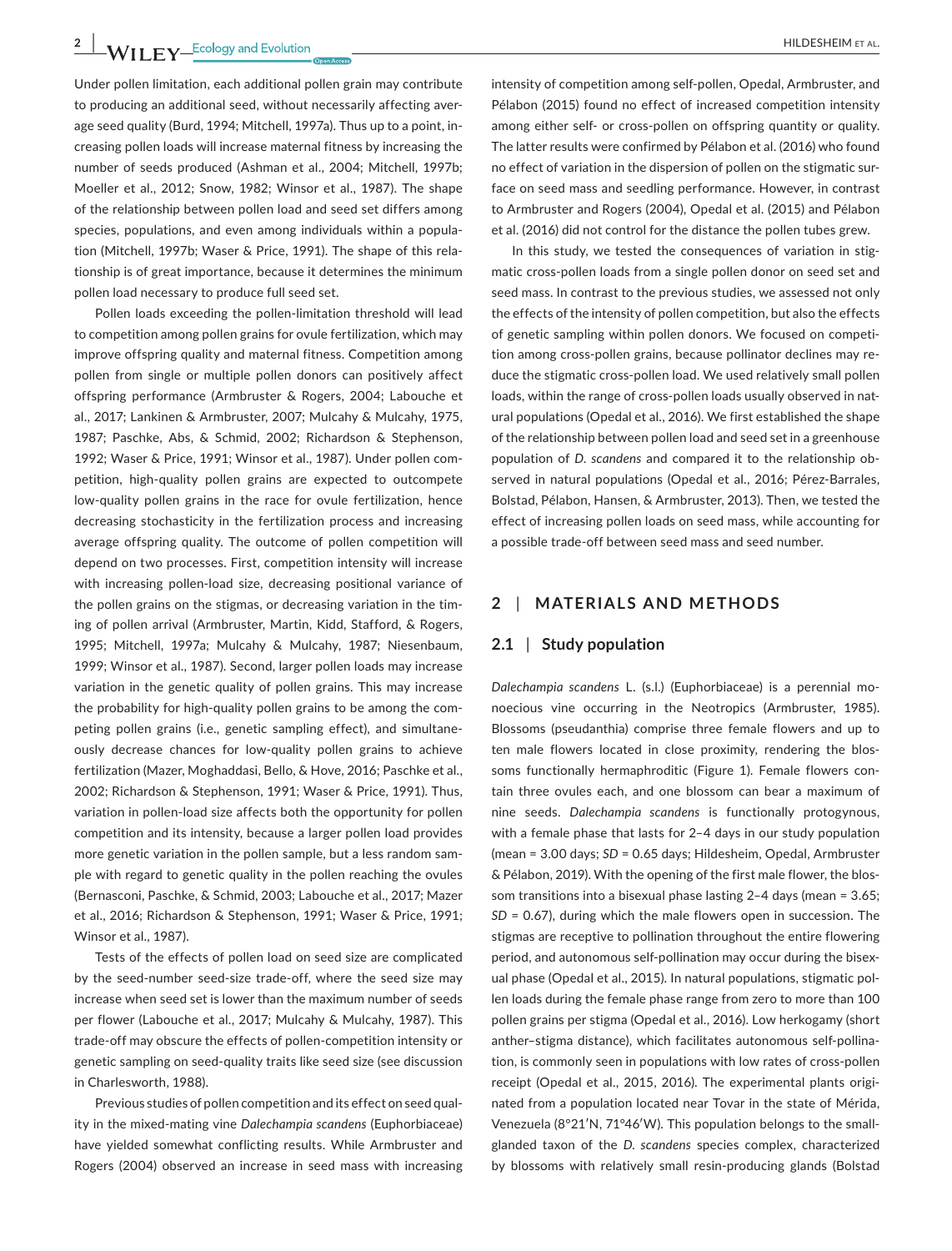

**FIGURE 1** Blossom of *Dalechampia scandens* on the first day of the bisexual phase presenting one open male flower. Pollen grains are visible on the stigmas. Arrows indicate one open male flower and the stigmas of the three female flowers within the blossom. Photo: Per Harald Olsen

et al., 2014). It has relatively low herkogamy (mean = 2.63 mm; *SE* = 0.46 mm) and is hence assumed to have experienced low crosspollen loads in nature (Opedal et al., 2016). Fruits are dry capsules which dehisce explosively when fully mature, about 4 weeks after pollination (mean = 29.30 days; *SD* = 0.82 days).

#### **2.2** | **Experimental design**

Plants were grown under standardized conditions in a single room in the greenhouse at the Department of Biology, NTNU (Trondheim, Norway). Light conditions (13 hr light/11 hr dark) and temperature (26°C day/24°C night) were held constant during the study period (December 2016–March 2017). The study population was grown from seeds derived from random within-population crosses in the greenhouse. For the experiment, we used 26 individuals with known pedigrees, belonging to the fourth greenhouse generation. The experimental individuals served repeatedly as mothers (*n* = 25), fathers (*n* = 19), or both. Designated female (pollen-receiving) blossoms were emasculated by removing the male cymule (cluster of male flowers, including the resin gland) before the anthers dehisced to prevent autonomous self-pollination. To exclude resource competition among the female flowers and minimize variation in seed size due to position within a blossom, we removed the stigmas of the two lateral female flowers and left only the unmanipulated middle flower for experimental pollination. Thus, we constrained blossom seed set to a maximum of three seeds. Flowers within a blossom are independent, and the removal of the stigma from the lateral

 **<u>Ecology</u> and Evolution Contract ALGO CONSUMERTY CONSUMERTY** 

flowers should not affect the remaining flower. We performed between one and eight crosses (mean = 4.28; *SD* = 1.88) per maternal plant and randomized the size of the pollen load among crosses on the same maternal individual. For pollination, we used pollen from a freshly dehisced male flower from a randomly chosen pollen donor. Note that effects of paternal identity on seed mass are very limited in *D. scandens* (Pélabon, Albertsen, Falahati-Anbaran, Wright, & Armbruster, 2015; Pélabon et al., 2016).

We pollinated flowers by brushing plastic toothpicks over the anthers of the paternal individual and transferred the pollen grains with the toothpick onto the stigmas of the maternal individual. For each cross, we used a fresh toothpick to avoid contamination. We varied the pollen load by touching the stigma either once, or repeatedly, or by brushing the toothpick against the stigma. If pollen grains were clumped, we attempted to break up the clumps to ensure even contact of pollen grains with the stigmatic surface. This method produced a different number of pollen grains on the stigma for each cross. After pollination, one or two observers used hand lenses to count the number of pollen grains adhering to the stigma. In this way, we placed between 1 and 76 pollen grains on the stigma, which represents a range of pollen load similar to the range observed in natural populations (Opedal et al., 2016). The stigmas of *D. scandens* extend down the lateral surface of the style, and pollen grains placed on the lateral stigmatic surface grow pollen tubes that are equally efficient at fertilizing seeds as pollen placed on the stigma tip (Armbruster et al., 1995). Therefore, the intensity of pollen competition may vary due to variation in the distance a pollen tube must grow to achieve ovule fertilization (Armbruster & Rogers, 2004; Opedal et al., 2015; Pélabon et al., 2016). To control for such variation, we placed pollen primarily on the stigma tip. However, especially at larger pollen loads, we could not avoid pollen grains landing on the extended stigmatic surface. Therefore, we counted pollen both on the stigma tip and on the extended stigmatic surface to determine the total number of pollen grains. Pollen counts were repeated three times, and we treated the average of the three repeated counts as the measure of pollen load.

Previous studies of different taxa of the *D. scandens* complex showed that blossom size may affect seed mass (Opedal et al., 2015; Pélabon et al., 2015, 2016). To account for this source of variation, we measured the diameter of the peduncle of the pollinated blossoms with digital callipers (0.01 mm precision) and used this measure as a proxy for blossom size. After hand-pollination, we bagged the blossoms to collect the seeds when the matured seed capsules dehisced. For each blossom, we counted the seeds produced and weighed them individually to the nearest 0.1 mg on a precision balance. We used seed mass as our measure of offspring quality, because of the positive relationship between seed mass and offspring fitness observed in our study species (Armbruster & Rogers, 2004; Pélabon, Carlson, Hansen, & Armbruster, 2005), as well as other species (Labouche et al., 2017; Winsor et al., 1987). We weighed all seeds shortly after capsule dehiscence to minimize variation in seed mass due to water loss. For analysis, we considered the average seed mass per flower, which in this experiment represents a whole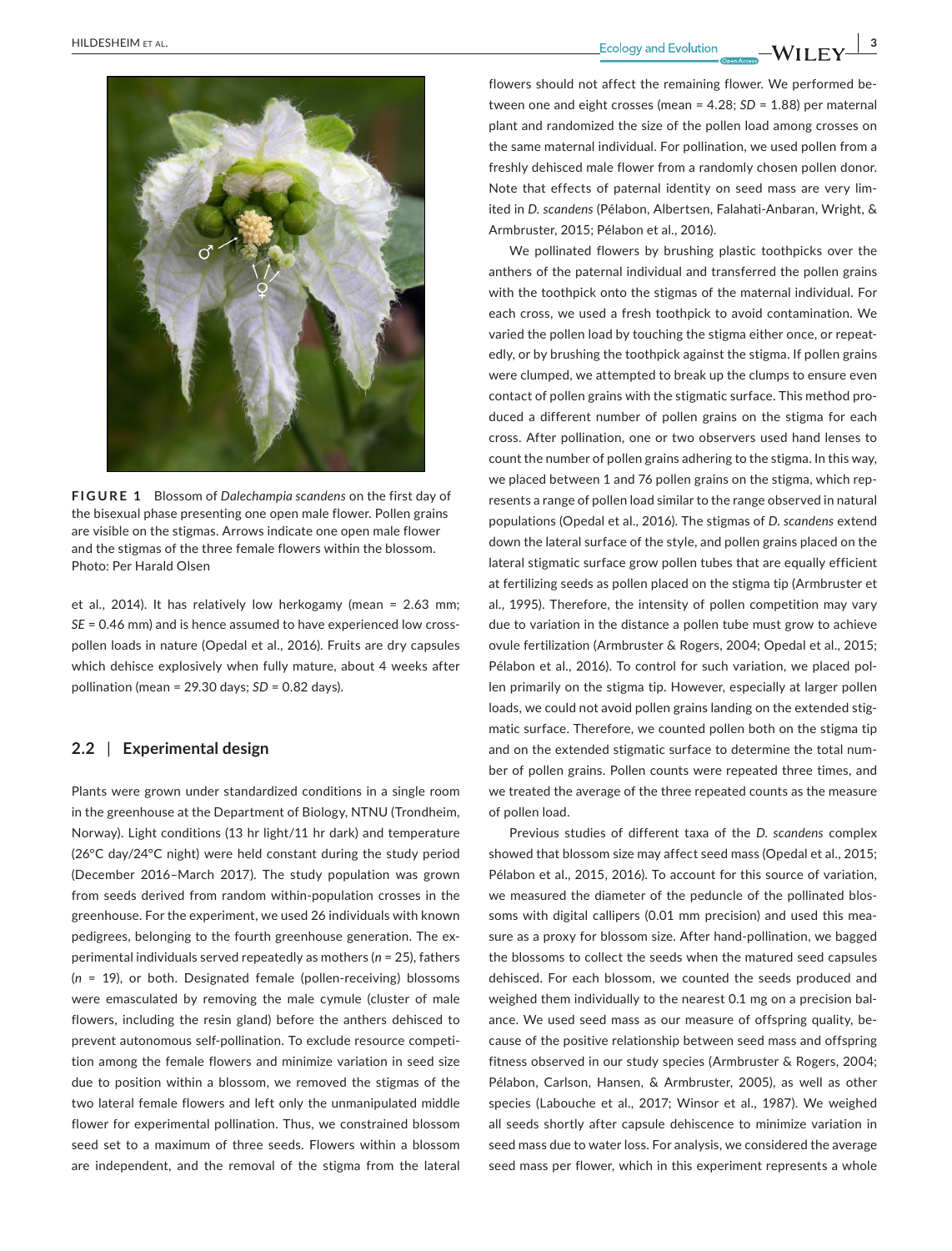blossom. Underdeveloped seeds (average mass of 3.75 mg, *n* = 2) occurred in two seed sets. We included them for the analyses of seed number per seed set, but removed them from analyses of seed mass.

#### **2.3** | **Statistical analyses**

All statistical analyses were performed with R version 3.3.1 (R Core Team, 2016). We modeled the effect of pollen load on seed set using the asymptotic relationship: Seed set =  $3\frac{\alpha({\sf{pollen load}})}{1+\alpha({\sf{pollen load}})}$ , where pollen load is the average of the three repeated pollen counts, and  $\alpha$  is a shape parameter describing how rapidly seed set increases with pollen load. Multiplication by three relates to the maximum seed set one flower can produce. Following Pérez-Barrales et al. (2013), we estimated  $\alpha$  as the natural exponent of the intercept of a generalized linear mixed-effect model, with the probability of a seed being fertilized predicted by pollen load, and the slope set to one by treating pollen load as an offset variable. Pollen load was natural log-transformed before the analysis, and maternal plant was treated as a random factor. We fitted the model with a logit link and binomial error distribution. The repeatability of the pollen counts estimated with the "rptR" R-package (Stoffel, Nakagawa, & Schielzeth, 2017) was high (*r* = 0.92; 95% CI = 0.89; 0.95). We calculated the seed:pollen ratio as the average of the within-flower ratios.

We tested the effects of pollen load, peduncle diameter, and seed set (number of seeds per fruit) on seed mass (average seed mass per flower) by comparing models with the Akaike information criterion corrected for small sample size (AICc). We fitted mixed-effect models with seed mass as the response variable, pollen load, peduncle diameter, and seed set as explanatory variables, and maternal plant as a random factor. Including paternal identity as a random factor did not improve the fit of the model (not shown), and paternal identity was, therefore, not included. We compared models fitted with maximum likelihood (ML) with the "lme4" R-package (Bates, Maechler, Bolker, & Walker, 2015) and obtained parameter estimates for the highest ranked models fitted with restricted maximum likelihood (REML).

#### **3** | **RESULTS**

Across all crosses (*n* = 107 crosses on 25 maternal plants), the pollen load ranged from 1 to 76 pollen grains, with an average of 16.1 (median = 13.0; *SD* = 13.0). About 17% of the flowers failed to set seed, despite an average pollen load of 9.2 pollen grains on these flowers (*SD* = 10.9; Table 1). Unsuccessful crosses were distributed randomly among maternal plants. The relationship between pollen load and seed set followed an asymptotic curve, with the shape parameter *α* = 0.29 (95% CI = 0.23; 0.39) describing the odds of producing a seed per pollen grain (Figure 2). This value of α translates two pollen grains into 1.11 seeds (95% CI = 0.93; 1.31), seven pollen grains into 2.02 seeds (1.84; 2.19), and 22 pollen grains into 2.60 seeds (2.50; 2.68), resulting in one, two, or three seeds. This conversion

rate is higher than those obtained in natural *D. scandens* populations (Opedal et al., 2016; Pérez-Barrales et al., 2013; Figure 2). Flowers producing full seed set of three seeds received on average 18.6 (*SD* = 11.5) pollen grains. The average seed:pollen ratio across all seed sets was 0.21 and ranged from 0.11 to 0.40 seeds per pollen grain (Table 1).

The mean seed mass (*n* = 239 seeds from 107 flowers) was 18.16 mg (*SD* = 2.04) and ranged from 14.27 mg to 26.33 mg, excluding underdeveloped seeds (Table 1). We did not detect a tradeoff between seed mass and seed number (Table 2). Variation in seed mass did not increase with seed number (a model allowing for different residual variances across seed-set categories did not fit the data any better; not shown) or pollen load (inspection of this relationship did not reveal a statistically significant effect of pollen load on variance in seed mass; not shown). Pollen load had a relatively small, but statistically significant, positive effect on seed mass (Tables 2 and 3). Seed mass increased by 2.4% per standard deviation increase in pollen load. Overall, 6% of the variation in seed mass could be attributed to variation in pollen load (Figure 3). There were weak positive effects of peduncle diameter and seed set on seed mass, but neither of these were supported statistically (Tables 2 and 3).

#### **4** | **DISCUSSION**

Understanding how variation in stigmatic pollen load affects seed production is important in the light of current pollinator declines and their possible effects on plant fitness. We detected a relatively low pollen-load threshold associated with a full seed set in a greenhouse population of *Dalechampia scandens*. The average seed:pollen ratio was 0.21 (*SE* ± 0.021), comparable to the mean seed:pollen ratios of 0.27–0.38 observed in several studies reporting effects of low pollen-load sizes on offspring fitness (Mitchell, 1997a). The steep increase in seed number at small pollen loads may result from the plants' tendency to prioritize the fertilization of all ovules to maximize seed set, regardless of pollen quality. Similar asymptotic relationships between pollen load and seed set have been established previously (Ashman et al., 2004; Mitchell, 1997b; Waser & Price, 1991). The shape parameter observed in this experiment ( $\alpha$  = 0.29) was larger than those observed in natural populations of *D. scandens* (0.094 and 0.130 in Pérez-Barrales et al. (2013) and Opedal et al. (2016), respectively). This suggests that the translation of pollen load into seed set is less efficient and pollen limitation more severe in nature, than predicted by our greenhouse experiment. This may result from various environmental differences, including maternal resource limitation, the effect of older, less vigorous pollen arriving onto stigmas in the wild, as well as genetic effects due to self-pollination. Furthermore, in the present study, we tested pollen competition within a single paternal individual from a single pollination event, whereas pollination by multiple pollen donors, with variation in the timing of pollen deposition, may be more likely in nature. In this case, poor-quality pollen grains could exclude late arriving high-quality pollen grains from ovule fertilization, thus diminishing the rate of increase in seed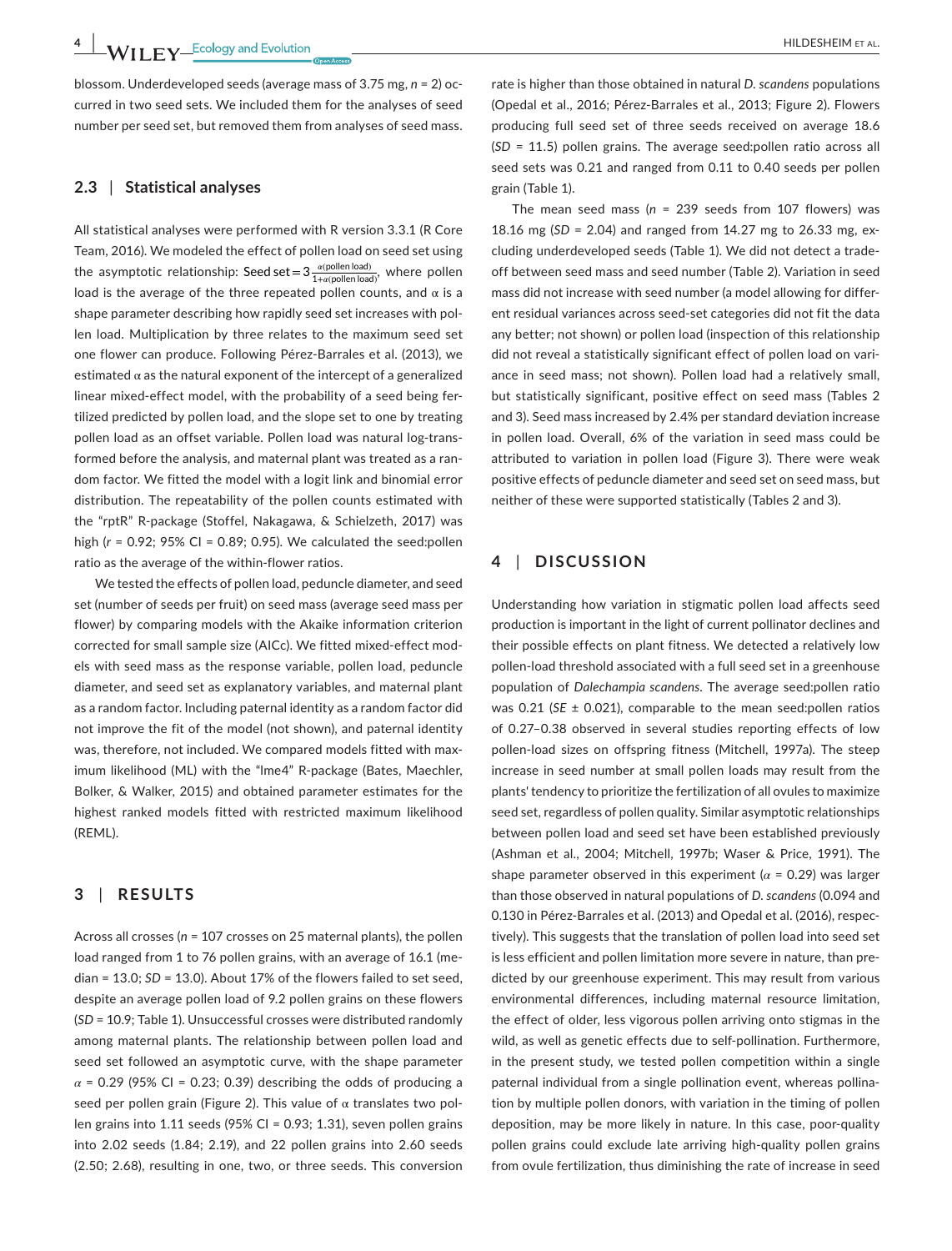**TABLE 1** Summary statistics for pollen load and seed mass for each seed-set number in *Dalechampia scandens*

|          |                     | Pollen load |           |                | Seed mass (mg) |           |           |           | Seed:pollen ratio |         |             |
|----------|---------------------|-------------|-----------|----------------|----------------|-----------|-----------|-----------|-------------------|---------|-------------|
| Seed set | <b>Observations</b> | Mean        | <b>SD</b> | Min.           | Max.           | Mean      | <b>SD</b> | Min.      | Max.              | Mean    | <b>SE</b>   |
| Overall  | 107                 | 16.14       | 13.03     | 1              | 75.67          | 18.16     | 2.04      | 14.27     | 26.33             | 0.21    | 0.021       |
| 0        | 18                  | 9.24        | 10.94     | 1              | 45.67          | <b>NA</b> | <b>NA</b> | <b>NA</b> | <b>NA</b>         | $\circ$ | $\mathbf 0$ |
|          | 6                   | 10.78       | 3.72      | 4.67           | 16             | 18.02     | 1.76      | 16.00     | 20.20             | 0.11    | 0.022       |
| 2        | 16                  | 15.65       | 19.47     | $\overline{2}$ | 75.67          | 17.37     | 1.65      | 15.00     | 20.25             | 0.40    | 0.090       |
| 3        | 67                  | 18.60       | 11.52     | 3.33           | 56.67          | 18.36     | 2.12      | 14.27     | 26.33             | 0.23    | 0.020       |



**FIGURE 2** Seed set in response to variation in pollen load on stigmas of *Dalechampia scandens* flowers in the greenhouse, representing the asymptotic function: Seed set = 3  $\frac{0.29(pollen load)}{1+0.29(pollen load)}$ (black line). The shaded area represents the 95% confidence interval of the function. The green line is the relationship established by Pérez-Barrales et al. (2013; *α* = 0.094) in a natural Mexican population, and the blue line is the mean relationship established by Opedal et al. (2016;  $\alpha$  = 0.130) for four natural populations of *D. scandens* in Costa Rica

set with increasing pollen numbers in natural populations, compared with our experimental population (Harder, Aizen, & Richards, 2016). Finally, we constrained blossom seed set to a maximum of three seeds, possibly increasing the chances of these seeds to mature compared to the possible nine seeds produced in natural populations. Because most natural populations of *D. scandens* receive fewer than ten cross-pollen grains per stigma, on average (Opedal et al., 2016), further reduction in pollination reliability may negatively affect the reproductive capacity of populations through lowered production of outcrossed seeds. Mixed-mating species may be able to compensate for reductions in cross-pollen receipt via autonomous self-pollination, thus mitigating the fitness loss due to outcross pollen limitation (Eckert et al., 2009; Kalisz, Vogler, & Hanley, 2004). Moderate rates of cross-pollination combined with low outcrossing rates in most natural populations of *D. scandens* suggest that a substantial proportion of seeds result from autonomous selfing (Opedal et al., 2016).

Although three pollen grains per stigma should be sufficient to achieve a full seed set (three seeds) in *D. scandens*, we observed that 19 pollen grains were required on average. This might be due to a minimum pollen load necessary to initiate pollen-tube germination (Brewbaker & Kwack, 1963), and positive density-dependent effects facilitating pollen germination at moderate densities (Harder et al., 2016). Furthermore, pollen mortality due to physiological causes or poor genetic quality may eliminate pollen grains before the onset of pollen-tube competition (Harder et al., 2016). It also suggests that pollen competition may occur even before full seed set is reached. We failed to detect a trade-off between seed number and seed mass within fruits (Table 2), or an interaction between pollen load and seed set in the model testing effects on seed mass (Table 3). Therefore, the simultaneous increases in seed number and seed mass with pollen load seem to occur independently of one another. In perennial species, such as *D. scandens*, where each plant produces a large number of blossoms during its lifetime and the number of flowers per individual may vary greatly, a trade-off between seed mass and seed number may be more likely expressed among rather than within blossoms (Burd, 1994; Labouche et al., 2017; Pélabon et al., 2015).

The observed positive relationship between pollen load and seed mass may be caused by pollen competition, which is the nonrandom fertilization of ovules by pollen with faster-growing pollen tubes (Labouche et al., 2017; Winsor et al., 1987). The effect of pollen competition on fitness depends on the intensity of pollen competition and the variation in genetic quality among pollen grains. The former is affected by, among other things, the mean and variance of the distance travelled by competing pollen tubes and the pollen grains per ovule ratio. The latter is strongly linked to the size of pollen loads, because larger pollen loads are more likely to include high-quality pollen (genetic sampling effect), regardless of the number of pollen donors (Bernasconi et al., 2003; Mazer et al., 2016; Winsor et al., 1987). Studies assessing the effect of pollen-competition intensity on seed quality without variation in genetic sampling (by manipulating positional variance of pollen loads of roughly equal size) in *D. scandens* have yielded conflicting results. Armbruster and Rogers (2004) reported higher seed mass and better performance of seedlings from seeds produced under stronger self-pollen competition, while later studies on different populations did not detect such an effect with self- or cross-pollen (Opedal et al., 2015; Pélabon et al., 2016). By holding pollen-load size and genetic diversity constant, these studies prevented genetic sampling from influencing seed quality. In the present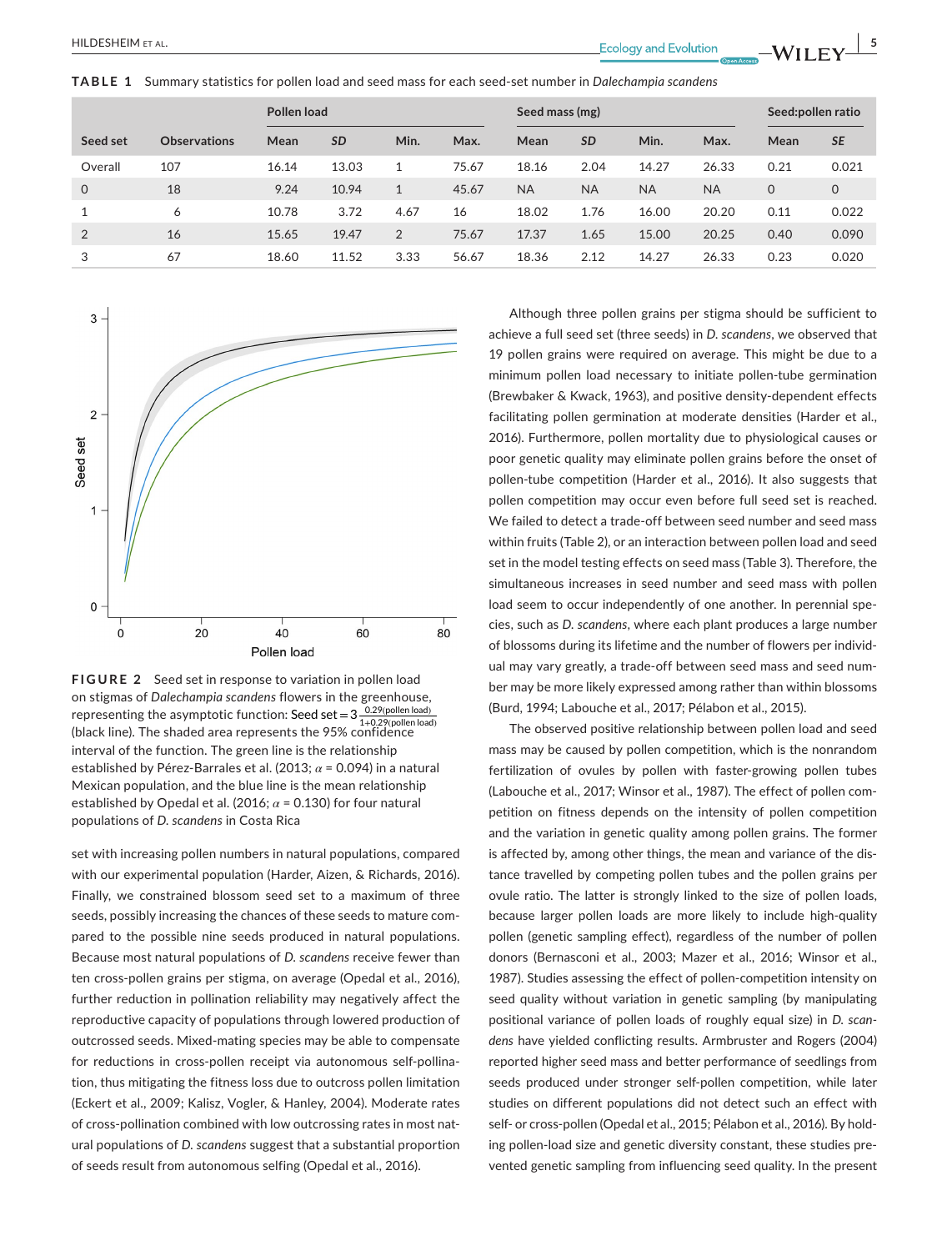**TABLE 2** Parameter estimates from the highest ranked models with seed mass as response variable, and pollen load, peduncle diameter, and seed set as predictor variables

| Model                              | Parameter                     | Estimate | <b>SE</b> | T-value | 95% CI       |
|------------------------------------|-------------------------------|----------|-----------|---------|--------------|
| Seed mass ~ Pollen load            | Intercept (mg)                | 17.57    | 0.40      | 44.18   | 16.79, 18.35 |
|                                    | Pollen load (mg/pollen grain) | 0.03     | 0.01      | 2.46    | 0.01, 0.06   |
| Seed mass ~ Peduncle + Pollen      | Intercept (mg)                | 16.10    | 1.45      | 11.08   | 13.17, 18.96 |
| load                               | Peduncle (mg/mm)              | 1.74     | 1.67      | 1.04    | $-1.54.5.14$ |
|                                    | Pollen load (mg/pollen grain) | 0.03     | 0.01      | 2.31    | 0.0.06       |
| Seed mass ~ Seed set + Pollen load | Intercept (mg)                | 16.89    | 0.83      | 20.42   | 15.27, 18.50 |
|                                    | Seed set (mg/seed)            | 0.26     | 0.28      | 0.93    | $-0.29.0.81$ |
|                                    | Pollen load (mg/pollen grain) | 0.03     | 0.01      | 2.28    | 0.0.06       |

*Note:* Parameters were obtained from models fitted with restricted maximum likelihood (REML). Maternal identity was included as a random factor in all models.

study, by varying pollen loads and thereby genetic sampling and competition intensity within a single pollen donor, we found a small but detectable positive effect on seed mass, even at relatively low pollen loads. Compared with previous studies (Mitchell, 1997a; Pélabon et al., 2016; Waser & Price, 1991), our results suggest that genetic sampling effects on pollen competition may be most readily detected at low to moderate pollen loads, because at high pollen loads, high-quality pollen grains may be sufficiently abundant to fertilize all available ovules. This may explain why the study by Pélabon et al. (2016), which applied pollen loads two to three times larger than the largest pollen load used in the present study, failed to find any effect of pollen competition on seed mass. Taken together with the studies of Opedal et al. (2015) and Pélabon et al. (2016), the current study suggests that, in *D. scandens* and most likely in many other species, seed mass is most strongly affected by differences in genetic sampling and competition intensity at relatively low pollen loads. Competition among pollen from multiple donors likely magnifies this effect by increasing genetic variation and hence differences in quality among the pollen grains.

Several studies have failed to detect direct effects of pollen competition on offspring quality, particularly when measured as seed mass (Mitchell, 1997a; b; Niesenbaum, 1999; Richardson & Stephenson, 1991; Snow, 1990). For example, Niesenbaum (1999) found a positive effect of pollen-load size on seed set, but not on seed mass in *Mirabilis jalapa*. Richardson and Stephenson (1991) did not find a statistically significant effect of pollen-load size on seed set or seed mass in *Campanula americana*. However, a positive effect of pollen competition on seed mass could have been masked by a negative correlation between seed set and seed mass. In some studies, pollen-competition effects on offspring performance were detected after accounting for the seed-number seed-mass trade-off (Labouche et al., 2017; Winsor et al., 1987). In other studies, pollen competition had no detectable effect on seed mass, but influenced later offspring performance (Mulcahy & Mulcahy, 1975; Richardson & Stephenson, 1992). Thus, if genetic sampling or competition intensity also affect positively later life stages, our experiment may underestimate the effects of larger pollen load on offspring fitness.

| Model                                            | Parameters (K) | <b>AICc</b> | $\triangle$ AICc | AICc weight |
|--------------------------------------------------|----------------|-------------|------------------|-------------|
| Seed mass ~ Pollen load                          | 4              | 357.74      | $\Omega$         | 0.30        |
| Seed mass ~ Peduncle +<br>Pollen load            | 5              | 358.88      | 1.14             | 0.17        |
| Seed mass ~ Seed set + Pollen<br>load            | 5              | 359.10      | 1.36             | 0.15        |
| Seed mass ~ Peduncle + Seed<br>set + Pollen load | 6              | 359.77      | 2.03             | 0.11        |
| Seed mass ~ Peduncle + Seed<br>set x Pollen load | $\overline{7}$ | 359.93      | 2.19             | 0.10        |
| Seed mass $\sim$ 1                               | 3              | 361.53      | 3.79             | 0.05        |
| Seed mass ~ Peduncle + Seed<br>set               | 5              | 361.80      | 4.06             | 0.04        |
| Seed mass ~ Peduncle                             | $\overline{4}$ | 361.99      | 4.25             | 0.04        |
| Seed mass ~ Seed set                             | 4              | 362.07      | 4.33             | 0.03        |

**TABLE 3** Model comparison for the effect of pollen load, peduncle diameter, and seed set on seed mass in *Dalechampia scandens*

*Note:* Models are ranked by increasing AICc values obtained from mixed-effect models fitted with maximum likelihood (ML). Maternal identity was included as a random factor in all models.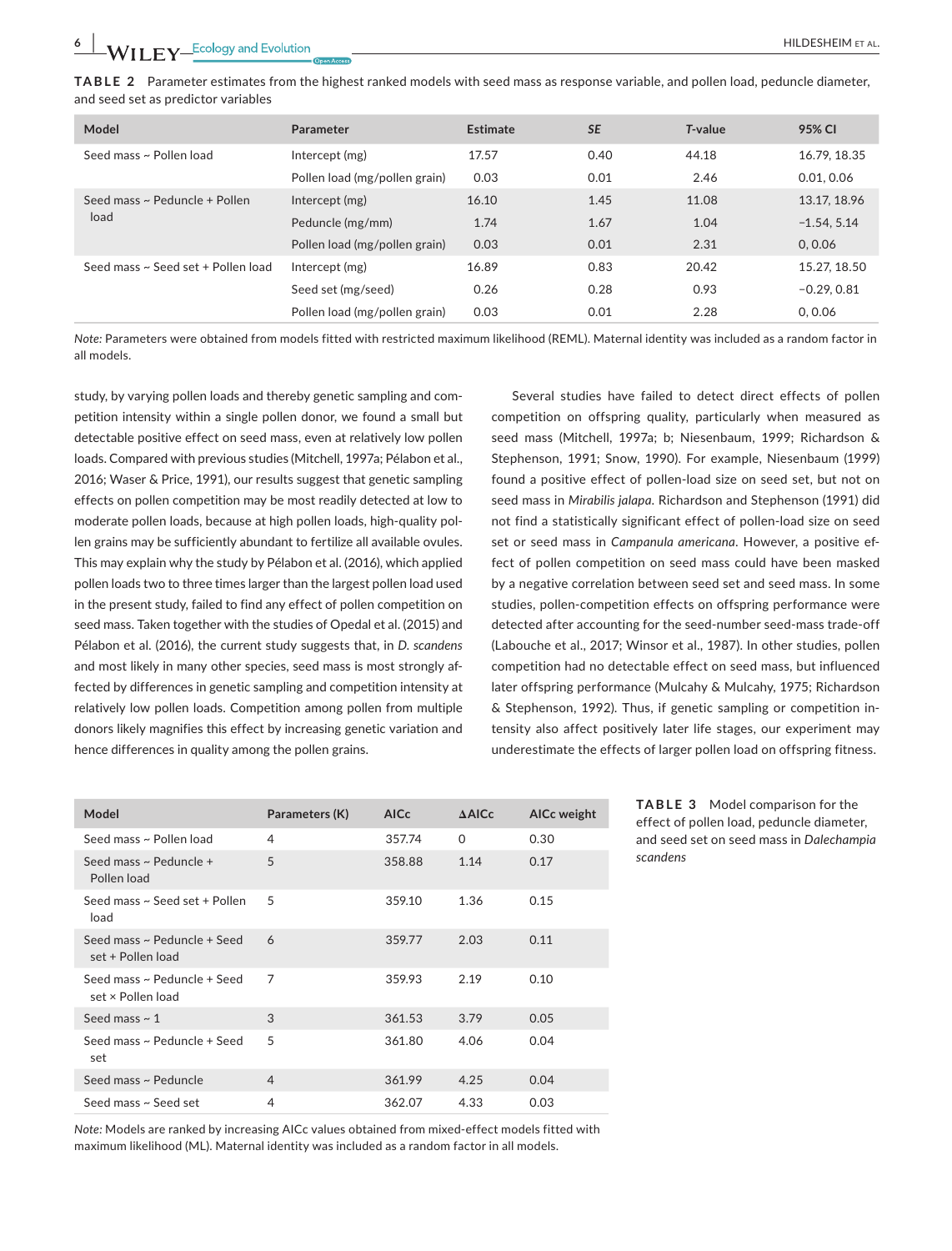

**FIGURE 3** Relationship between pollen load and seed mass in *Dalechampia scandens*, *r* <sup>2</sup> = 0.06. Points represent mean seed mass (mg) per flower. Black: seed set = 1; blue: seed set = 2; and green: seed set = 3

In conclusion, our study confirms that increasing pollen loads, even from a single donor, may positively affect the fitness of the maternal plant via an increase in seed quality, both below and above levels achieving full seed set. These results are particularly important in the context of current pollinator declines observed worldwide, because they suggest that declines in pollination reliability may negatively affect plant fitness before any effect on seed set is detected. Our experiment also highlights the necessity of studying these effects in natural populations, because greenhouse studies may lead to underestimation of the severity of cross-pollen limitation in nature.

#### **ACKNOWLEDGMENTS**

The authors thank Lorelei Boyer for contributions to practical parts of the experiment, as well as Grete Rakvaag for maintaining the plants in the greenhouse at the Department of Biology. Further, we would like to thank all reviewers for comments on earlier versions of this manuscript. This work was partly supported by the Research Council of Norway through its Centres of Excellence funding scheme, project number 223257, and the Norwegian University of Science and Technology, NTNU.

#### **CONFLICT OF INTEREST**

None declared.

#### **AUTHOR CONTRIBUTIONS**

LSH, ØHO, and CP conceived and designed the study. LSH collected the data. LSH, ØHO, and CP analyzed the data. LSH led the writing, and all authors contributed to revisions.

#### **ORCID**

*Laura S. Hildeshei[m](https://orcid.org/0000-0002-7841-6933)* <https://orcid.org/0000-0002-4938-8478> *Øystein H. Opedal* <https://orcid.org/0000-0002-7841-6933> *W. Scott Armbrust[er](https://orcid.org/0000-0002-8630-8983)* <https://orcid.org/0000-0001-8057-4116> *Christophe Pélabon* <https://orcid.org/0000-0002-8630-8983>

#### **DATA AVAILABILITY STATEMENT**

Data supporting the results is stored in the Dryad Data Repository (<https://doi.org/10.5061/dryad.bg79cnp72>).

#### **REFERENCES**

- Armbruster, W. S. (1985). Patterns of character divergence and the evolution of reproductive ecotypes of *Dalechampia scandens* (Euphorbiaceae). *Evolution*, *39*, 733–752.
- Armbruster, W. S., Martin, P., Kidd, J., Stafford, R., & Rogers, D. G. (1995). Reproductive significance of indirect pollen-tube growth in *Dalechampia* (Euphorbiaceae). *American Journal of Botany*, *82*, 51–56.
- Armbruster, W. S., & Rogers, D. G. (2004). Does pollen competition reduce the cost of inbreeding? *American Journal of Botany*, *91*, 1939– 1943. <https://doi.org/10.3732/ajb.91.11.1939>
- Ashman, T.-L., Knight, T. M., Steets, J. A., Amarasekare, P., Burd, M., Campbell, D. R., … Wilson, W. G. (2004). Pollen limitation of plant reproduction: Ecological and evolutionary causes and consequences. *Ecology*, *85*, 2408–2421. <https://doi.org/10.1890/03-8024>
- Bates, D., Maechler, M., Bolker, B., & Walker, S. (2015). Fitting linear mixed-effects models using lme4. *Journal of Statistical Software*, *67*, 1–48.
- Bernasconi, G., Paschke, M., & Schmid, B. (2003). Diversity effects in reproductive biology. *Oikos*, *102*, 217–220. [https://doi.](https://doi.org/10.1034/j.1600-0706.2003.12598.x) [org/10.1034/j.1600-0706.2003.12598.x](https://doi.org/10.1034/j.1600-0706.2003.12598.x)
- Bolstad, G. H., Hansen, T. F., Pélabon, C., Falahati-Anbaran, M., Pérez-Barrales, R., & Armbruster, W. S. (2014). Genetic constraints predict evolutionary divergence in *Dalechampia* blossoms. *Philosophical Transactions of the Royal Society of London. Series B, Biological Sciences*, *369*, 20130255.
- Brewbaker, J. L., & Kwack, B. H. (1963). The essential role of calcium ion in pollen germination and pollen tube growth. *American Journal of Botany*, *50*, 859–865. [https://doi.org/10.1002/j.1537-2197.1963.](https://doi.org/10.1002/j.1537-2197.1963.tb06564.x) [tb06564.x](https://doi.org/10.1002/j.1537-2197.1963.tb06564.x)
- Burd, M. (1994). Bateman's principle and plant reproduction: The role of pollen limitation in fruit and seed set. *The Botanical Review*, *60*, 83–139. <https://doi.org/10.1007/BF02856594>
- Charlesworth, D. (1988). Evidence for pollen competition in plants and its relationship to progeny fitness: A comment. *The American Naturalist*, *132*, 298–302. <https://doi.org/10.1086/284852>
- Eckert, C. G., Kalisz, S., Geber, M. A., Sargent, R., Elle, E., Cheptou, P.- O., … Winn, A. A. (2009). Plant mating systems in a changing world. *Trends in Ecology and Evolution*, *25*, 35–43. [https://doi.org/10.1016/j.](https://doi.org/10.1016/j.tree.2009.06.013) [tree.2009.06.013](https://doi.org/10.1016/j.tree.2009.06.013)
- Harder, L. D., Aizen, M. A., & Richards, S. A. (2016). The population ecology of male gametophytes: The link between pollination and seed production. *Ecology Letters*, *19*, 497–509. [https://doi.org/10.1111/](https://doi.org/10.1111/ele.12596) [ele.12596](https://doi.org/10.1111/ele.12596)
- Hildesheim, L. S., Opedal, Ø. H., Armbruster, W. S., & Pélabon, C. (2019). Fitness costs of delayed pollination in a mixed-mating plant. *Annals of Botany*, [https://doi.org/10.1093/aob/mcz141.](https://doi.org/10.1093/aob/mcz141) [Epub ahead of print].
- Kalisz, S., Vogler, D. W., & Hanley, K. M. (2004). Context-dependent autonomous self-fertilization yields reproductive assurance and mixed mating. *Nature*, *430*, 884–887.<https://doi.org/10.1038/nature02776>
- Labouche, A.-M., Richards, S. A., & Pannell, J. R. (2017). Effects of pollination intensity on offspring number and quality in a